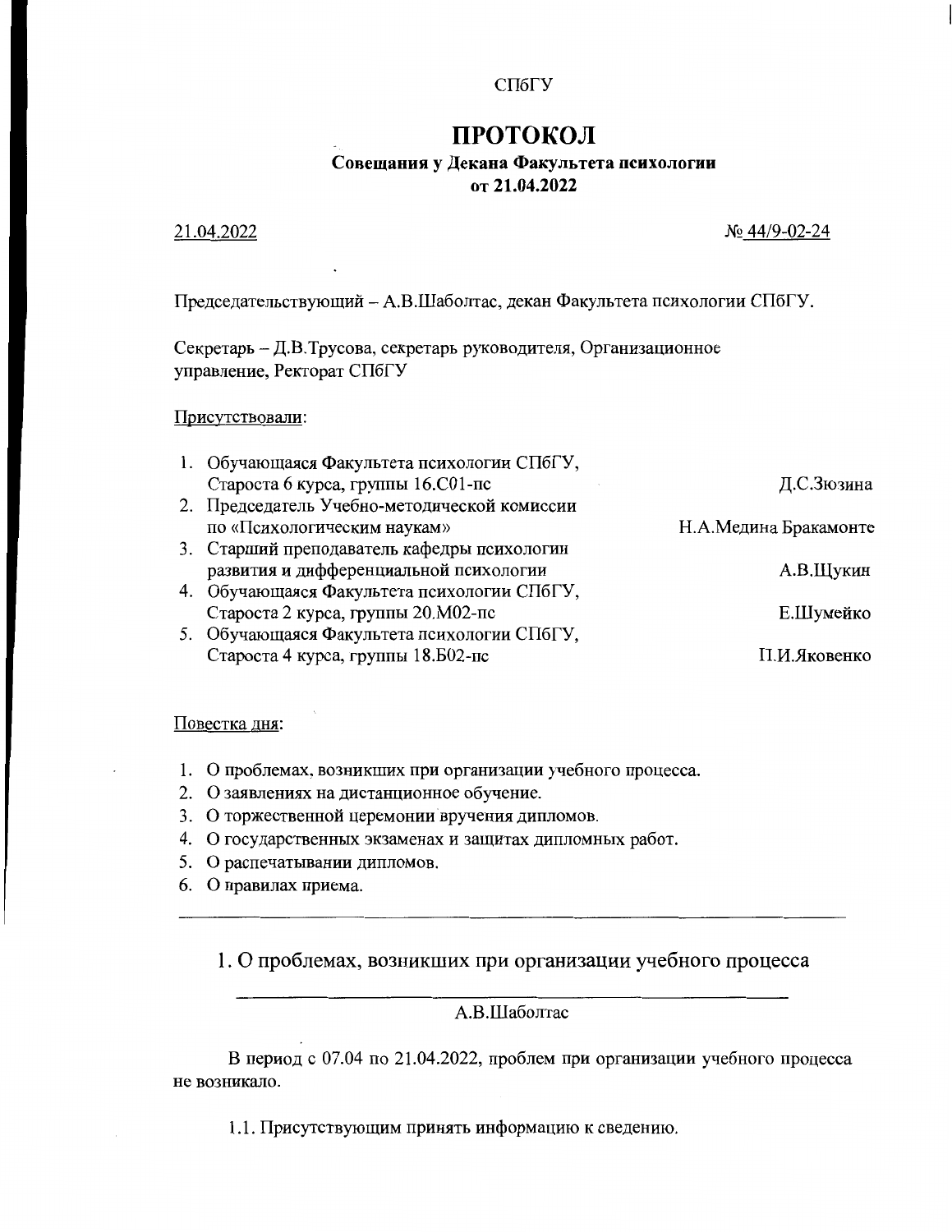## 2. О заявлениях на дистанционное обучение

### А.В.Шаболтас

Присутствующие были проинформированы о том, что заявления о переводе на дистанционное обучение с использованием информационно-коммуникационных технологий обучающиеся могут подать при наличии уважительных причин (оснований, которые в соответствии с официальными приказами СПбГУ признаются таковыми). Алла Вадимовна уточнила, что каждое заявление рассматривается индивидуально

2.1. Присутствующим принять информацию к сведению.

3. О торжественной церемонии вручения дипломов

## A.B.IIIаболтас

Присутствующие были проинформированы о том, что вручение дипломов обычно проходит в начале июля. Обучающиеся, которые по каким-либо причинам не могут участвовать в торжественной церемонии вручения дипломов, могут забрать диплом после вручения в учебном отделе лично. В случае, если обучающийся не может забрать диплом лично, его может забрать человек, на которого оформлена доверенность.

3.1. Присутствующим принять информацию к сведению.

4. О государственных экзаменах и защитах дипломных работ

## А.В.Щукин

Консультации перед государственными экзаменами будут проходить в период с 10.05 по 14.05.2022. С 17.05 начинаются государственные экзамены и заканчиваются 25.05.2022. С 1.06 начинаются защиты дипломных работ и заканчиваются 10.06.2022.

4.1. Присутствующим принять информацию к сведению.

5. О распечатывании дипломов

## А.В.Шаболтас

На совещании был поднят вопрос, касающийся необходимости печати дипломных работ. В ходе обсуждения было решено отложить вопрос до уточнения актуальной информации.